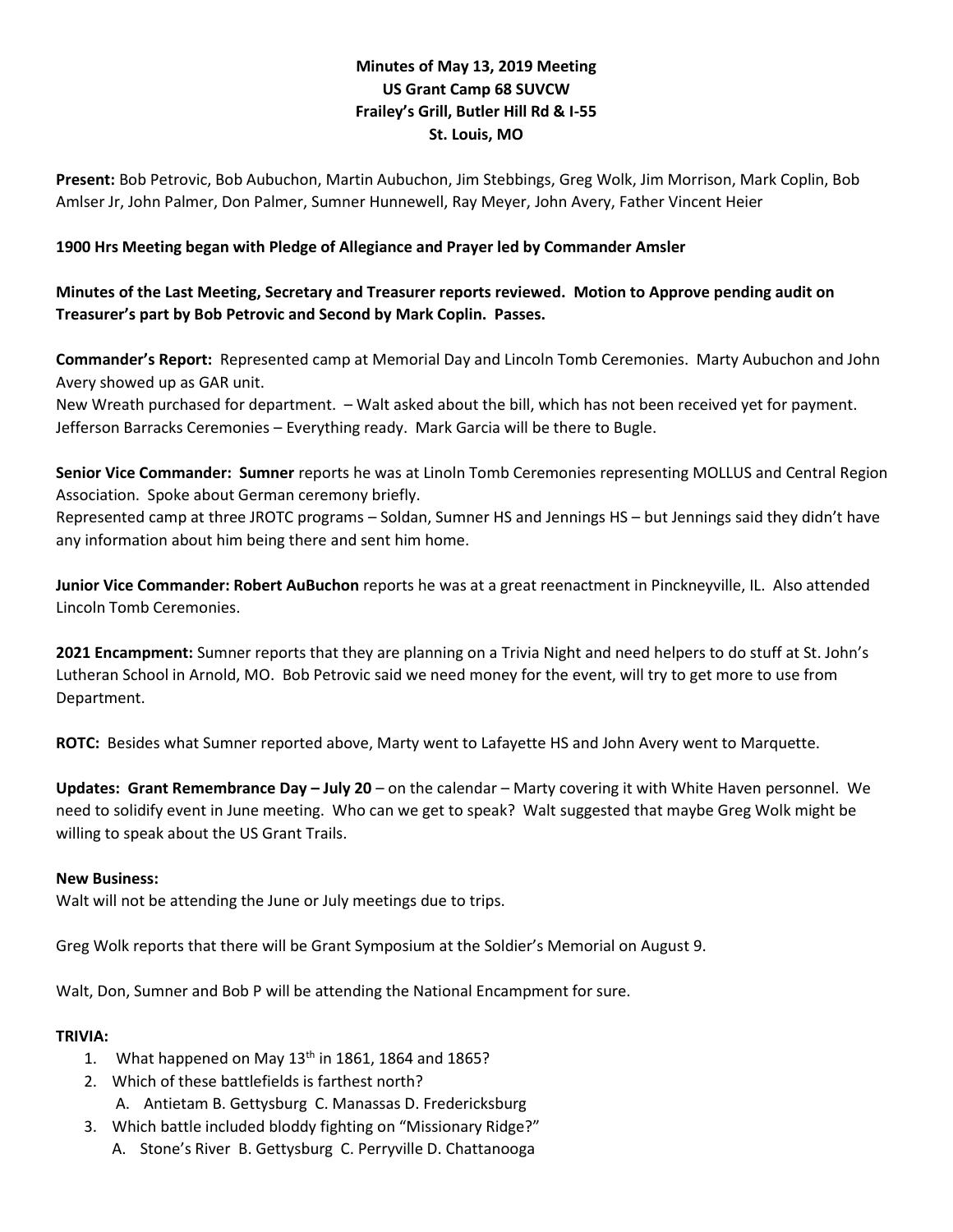- 4. How many stripes were on the first official flag of the Confederate States of America A. 0 B. 4 C. 3 D.6
- 5. T or F After the battle of Chancellorsville, General Joseph Hooker never commanded troops in battle again.
- 6. T or F Over 30 percent of all Confederate generals were killed or mortally wounded in combat?
- 7. Which constitutional amendment outlawed slavery?
	- A. 11<sup>th</sup> B. 12<sup>th</sup> C. 13<sup>th</sup> D. 14<sup>th</sup>
- 8. T or F More people died in the American Civil War than all of the French Revolutionary and Napoleonic Wars 1792-1815.
- 9. T or F Just over half of all West Point graduates serving in the US Army in 1860 resigned their commissions to serve the South.
- 10. T or F Union General Charles Edward Phelps invented the percussion cup in 1832.
- Fun Fact: I never saw one of Jackson's couriers approach without expecting an order to assault the North Pole. – Richard S. Ewell

Meeting closed with prayer led by Father Heier at 2000 hrs.

## **Special Meeting 05/19/19 US Grant Camp 68, SUVCW 1240 Konert Valley Dr, Fenton, MO 63026**

Members Present: Walt Busch\*, Jim Morrison\*, Bob Aubuchon\*, Marty Aubuchon\*, Mark Coplin, Sumner Hunnewell\*, Greg Wolk\*, Bob Petrovic\*, John Avery\* and inductee: Gerhard Helmut Ewig. Guests: Lilo Ewig, Jon Luer and Andrea Steinebach (so they had someone to speak German with).

The gathering began at 1400 hrs with food. At 1600 hrs, SVC Hunnewell, in the absence of Commander Amsler, called the meeting to order. The meeting was then taken over by PDC Walt Busch and member, Jim Morrison. Walt began the meeting with the pledge of allegiance to the US Flag in German and Jim Morrison opened with the prayer in German.

Walt Busch and Jim Morrison then took turns using the short form of the SUVCW initiation in German (translation provided by Dennis Kreuger, German teacher) and Sumner Hunnewell presented Gerhard Helmut Ewig with his membership badge.

Photos were then taken and the meeting ended.

Food and drink then continued on into the early evening.

Proceeds are posted on line at [www.grantcamp.org](http://www.grantcamp.org/)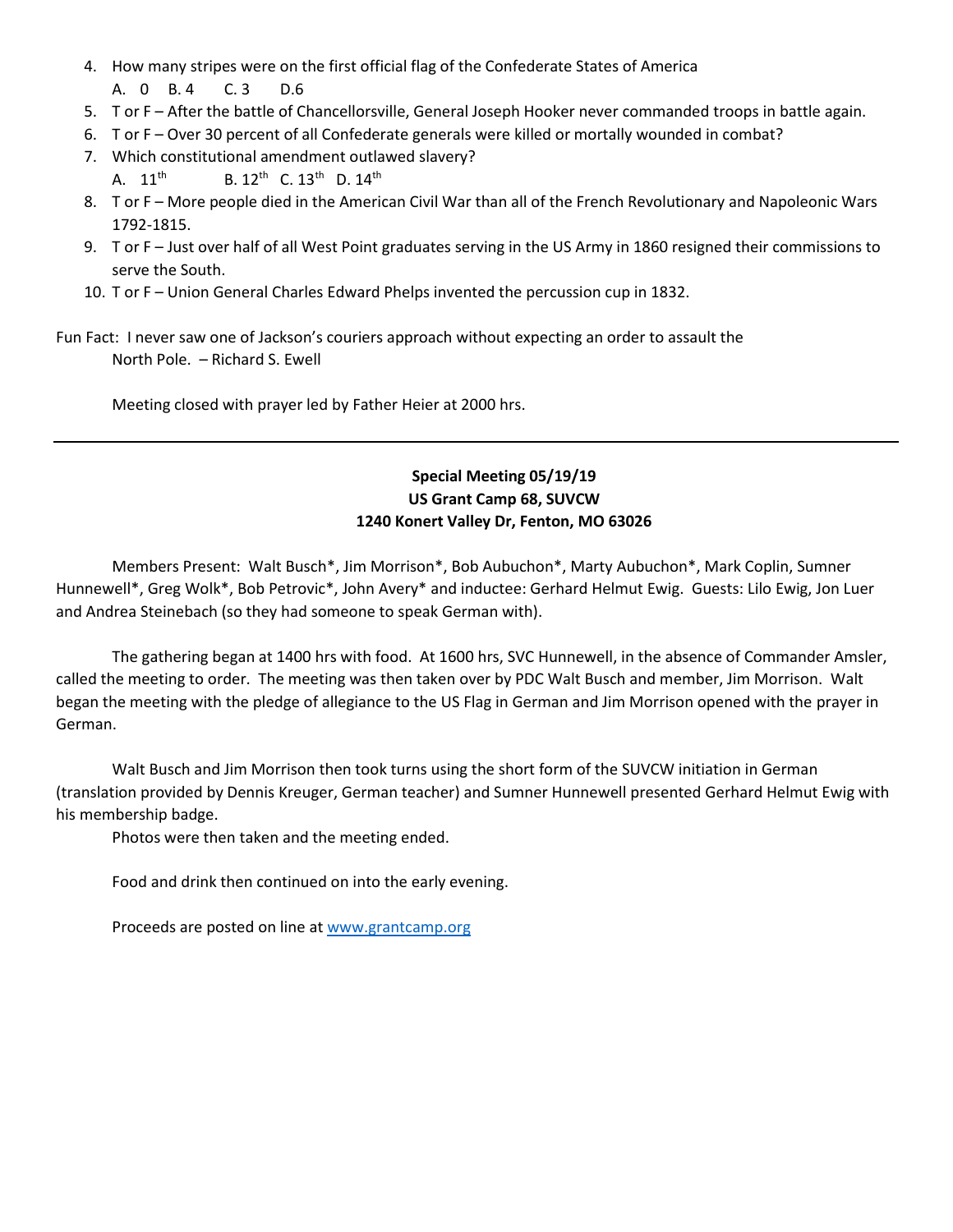Secretary Report

- 1. 2 Grant Camp coin sets given to the SUVCW Commander-in-Chief and the Missouri Dept Daughters of Union Veterans President at the department encampment
- 2. Walt Busch, Bob Petrovic, John Avery, John and Don Palmer, and Martin Aubuchon all attended the department encampment in St Clair, MO on 6/1/19
- 3. 18 Presentation folders bought from the department at \$2 each and given to John Avery for Scout & ROTC programs.
- 4. Advised we will take 50 more presentation folders when the department reorders them. Ordering them this way will probably save us a couple cents each
- 5. Maggie Grothe sent us the following thank you
- 6. Walt paid Co M Mo Light Artillery and Mark Garcia \$50 each for helping us with the Memorial Day program.
- 7. Videos of Memorial Day and German Ceremonies on 5/19 on website.
- 8. \$150 paid to Walt for some of the food Served at the 5/19 meeting when Gerhard Ewig was sworn in as a member of the Camp. Good party and thanks to Barb Morrison, Deb Aubuchon, Jim Morrison, and Sandy Walther for helping with the food and set up. As an FYI, the event cost a total of just under \$300.
	- 9. Gerhard Ewig was given a Grant coin set in lieu of us paying for and shipping a name tag over to Germany.

Thank you for your gift donation to the absolution finish Presidential Library Foundation in Springfiel elllinois in memory of Jack. He would have been honored that The Ulysses 5. Grant Camp 68 would do this in his name. as a Life member in the Sons of Union Veterans of the Civil War and the Past Commander of the 4th military District, SUR. it was One of his life missions in honoring all the Civil Was Usterans and their ancestors.

Thank you<br>again Maggie Grothe